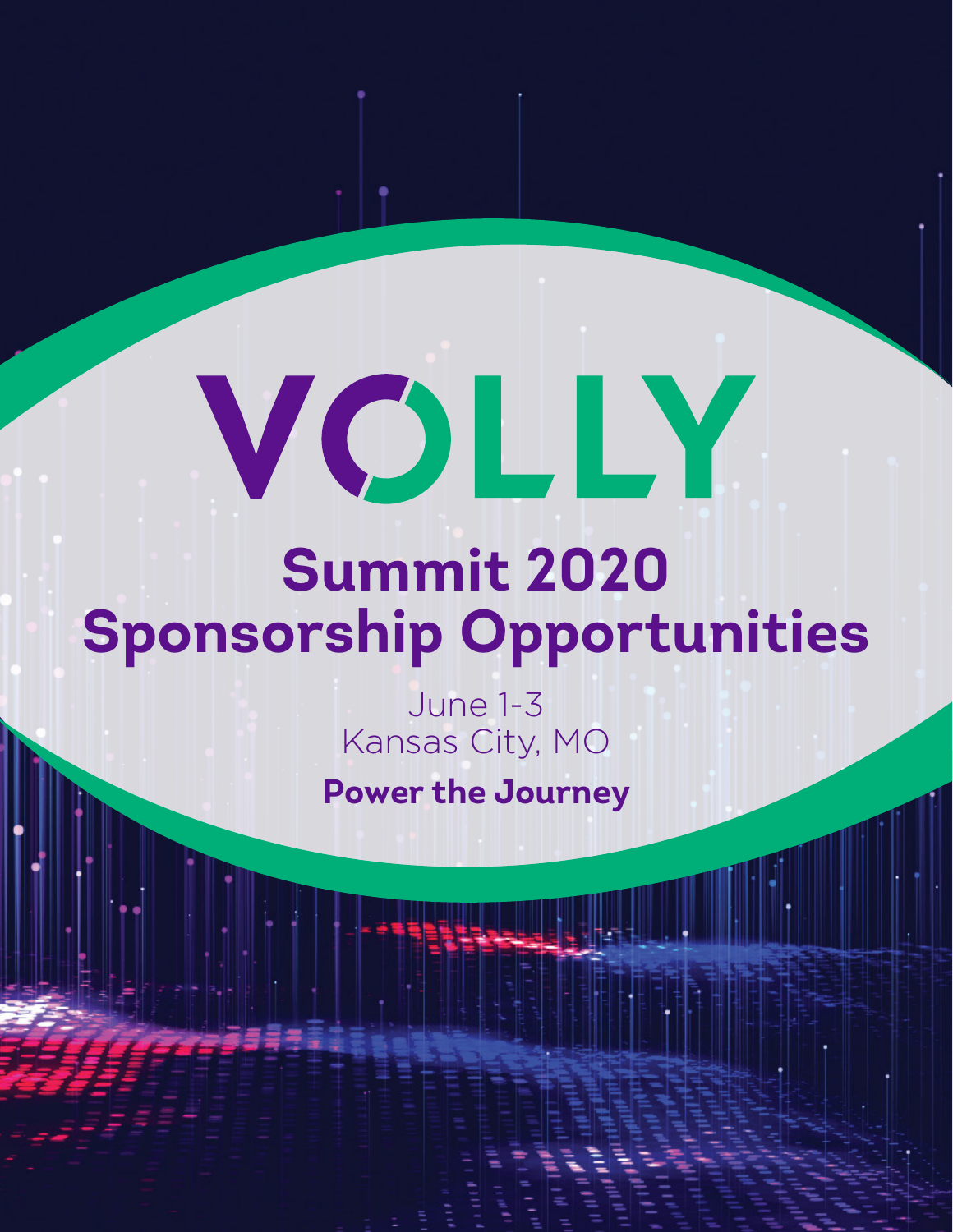## Agenda

| <b>June 1 - Monday</b><br>2:00 p.m. - 6:00 p.m. | <b>Registration Desk Open</b>                                                                                                                                                   | <b>Kansas City Marriott Downtown</b><br><b>Front Hall</b> |
|-------------------------------------------------|---------------------------------------------------------------------------------------------------------------------------------------------------------------------------------|-----------------------------------------------------------|
|                                                 |                                                                                                                                                                                 |                                                           |
| 3:00 p.m. - 4:30 p.m.                           | <b>Breakout Sessions</b><br>Meet the Volly Experts                                                                                                                              | <b>Truman Room A</b>                                      |
| 4:30 p.m. - 6:30 pm                             | Welcome Reception<br>Volly Band, Food and Networking                                                                                                                            | <b>Historic Lobby</b>                                     |
| <b>June 2 - Tuesday</b>                         |                                                                                                                                                                                 |                                                           |
| 8:00 a.m. - 9:00 a.m.                           | <b>Breakfast</b>                                                                                                                                                                | <b>Colonial Ballroom</b>                                  |
| 9:00 a.m. - 9:30 a.m.                           | Welcome<br><b>Jerry Halbrook</b><br>Volly CEO                                                                                                                                   | <b>Colonial Ballroom</b>                                  |
| $9:30$ a.m. $-10:30$ a.m.                       | Emerging Trends in the Mortgage Industry<br><b>Panel Discussion</b><br><b>David Schroeder</b><br>Executive Vice President,<br>Third Party Origination, Caliber Home Loans, Inc. | <b>Colonial Ballroom</b>                                  |
|                                                 | <b>Kevin Peranio</b><br><b>PRMG Chief Lending Officer</b>                                                                                                                       |                                                           |
|                                                 | <b>Larry Huff</b><br>Executive Chairman and Co-founder, Optimal Blue                                                                                                            |                                                           |
| 10:30 a.m. - 11:00 a.m.                         | <b>Douglas G. Duncan</b><br>Senior Vice President and Chief Economist, Fannie Mae                                                                                               |                                                           |
| 11:00 a.m. - 12:00 p.m.                         | <b>Volly Partner Breakout Sessions</b>                                                                                                                                          | <b>Truman Room A &amp; B</b>                              |
| $12:00$ p.m. $-1:30$ p.m.                       | Lunch and Secret Shopper Results<br><b>Scott Payne</b><br>CEO, SDP Solutions                                                                                                    | <b>Colonial Ballroom</b>                                  |
| $1:30$ p.m. $-3:30$ p.m.                        | <b>Volly Partner Breakout Sessions</b>                                                                                                                                          | <b>Truman Room A &amp; B</b>                              |
| 3:30 p.m. - 4:30 p.m.                           | <b>Tom Wind</b><br>Executive Vice President, U.S. Bank                                                                                                                          | <b>Colonial Ballroom</b>                                  |
| 5:30 p.m. - 7:00 p.m.                           | <b>Buses to Game</b>                                                                                                                                                            | <b>Outside Hotel</b>                                      |
| 7:00 p.m. - 9:30 p.m.                           | Royals Game                                                                                                                                                                     | <b>Kauffman Stadium</b>                                   |
| June 3 - Wednesday                              |                                                                                                                                                                                 |                                                           |
| 8:00 a.m. - 9:00 a.m.                           | <b>Breakfast</b>                                                                                                                                                                | <b>Colonial Ballroom</b>                                  |

 $\bullet$  1

 *Meet the Volly Experts*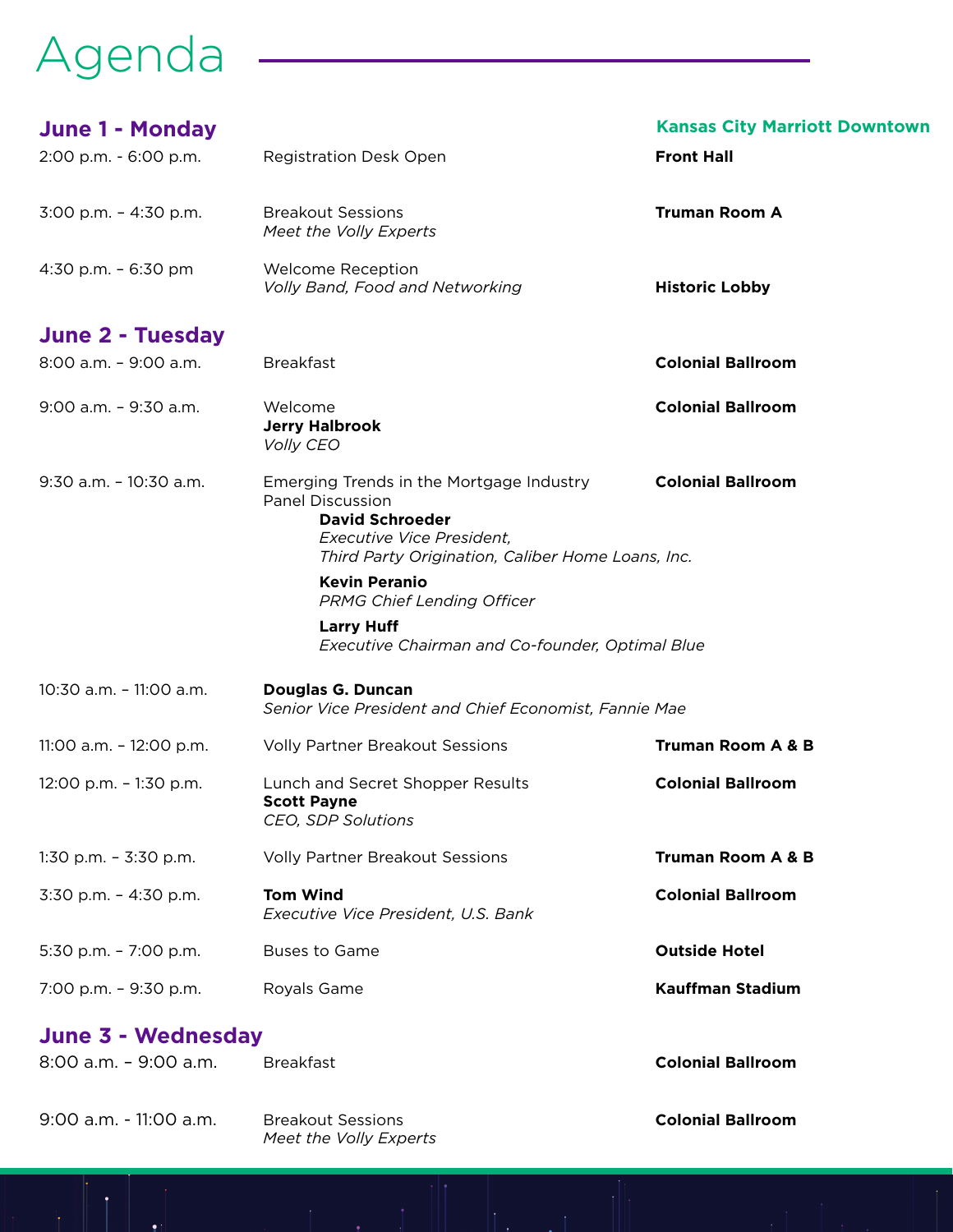# 2020 Volly Summit Sponsorship Packages

#### **Diamond Sponsor: \$25,000**

- Four attendees
- Attendee list
- Branded signage on main stage in general session\*
- Conference website recognition
- Co-branding on LinkedIn\*
- Presentation time on main stage (maximum 30 minutes\*)
- Table in general session area

#### **Platinum Sponsor: \$15,000**

- Three attendees
- Attendee list
- Branded signage in general session\*
- Conference website recognition
- Co-branding on LinkedIn\*
- Presentation time on main stage (maximum 15 minutes\*)
- Table in general session area

#### **Gold Sponsor: \$10,000**

- Two attendees
- Attendee list
- Branded signage in main ballroom\*
- Conference website recognition
- Table in general session area

#### **Silver Sponsor: \$5,000**

- One attendee
- Attendee list

Other Sponsorship Opportunities:

**Welcome Reception** \$10,000 (1 available)

**Breakfast with Volly Clients**  *Tuesday, June 2nd* \$2,500 (1 available)

**Breakout Session**  *Drive content in session* \$10,000 (6 available)

**Swag Bag** \$2,500 (1 available)

**Lanyard** \$2,500 (1 available)

*\*Must be approved 60 days prior to event.*